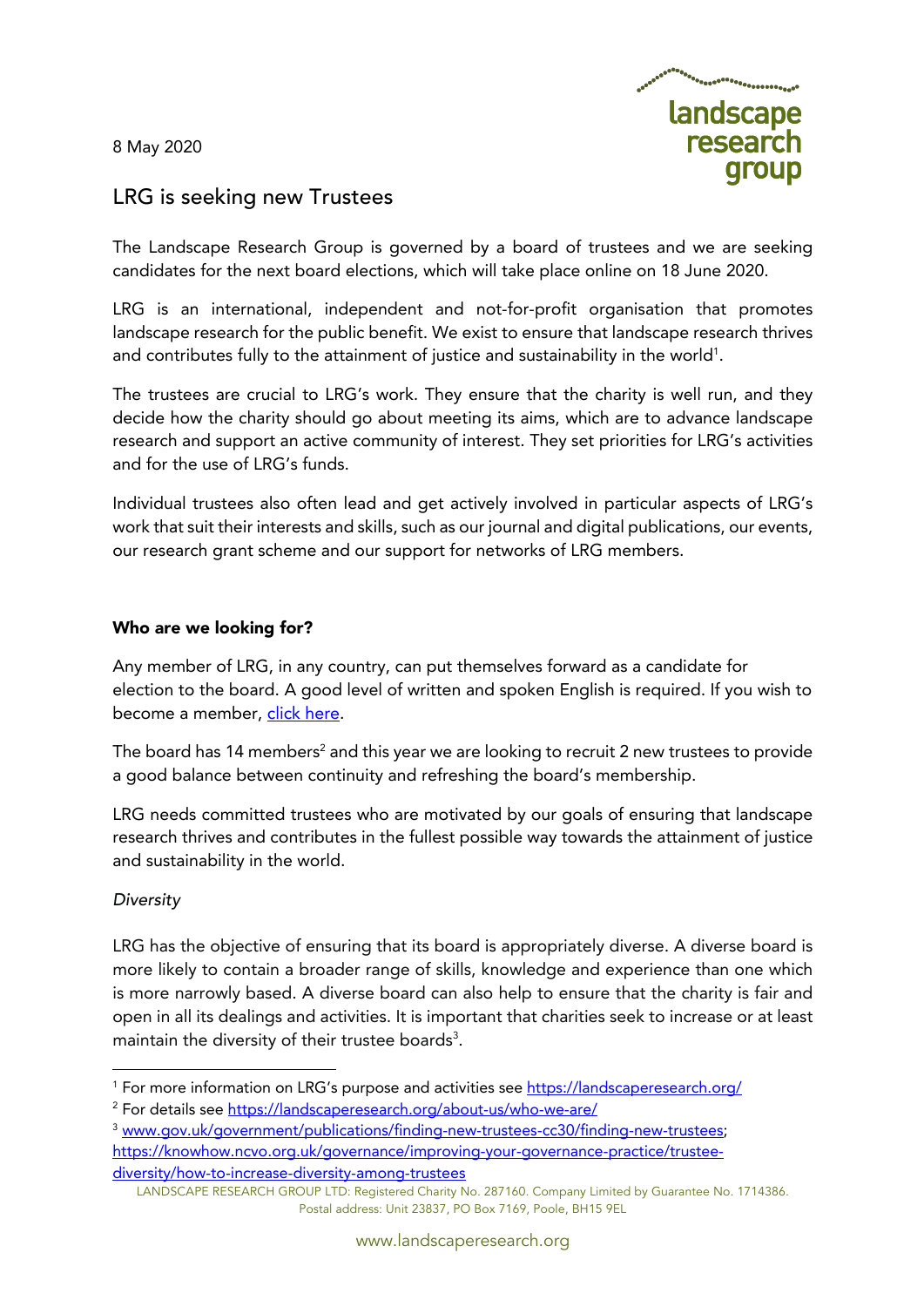An analysis of LRG's strategic objectives and of the membership of our board over the last 20 years suggests a need to increase the diversity of the board in a number of specific ways. To help achieve this, we wish to see a greater diversity of candidates standing for election and, particularly, more:

• Students and early career people: LRG has the objective of supporting people in the earlier stages of their career, but the proportion of early career trustees has declined over the last 20 years. To ensure that we can provide the best support we can to students and early career people, this section of our community should be better represented on the board. Equally, this provides a personal opportunity for somebody at the beginning of their career, and we welcome applications from candidates with skills and interests regardless of level of experience.

landscape

aroup

- Women and people who identify as non-binary: in 2018, the board was 53% male, but in 2019 this increased to 71%. We are keen that the gender balance of the board changes to reflect the balance in wider society;
- People from countries outside the EU: one of LRG's strategic objectives is to encourage researchers to work across boundaries of nation and culture. To help us meet this objective, we need an internationally and culturally diverse board. LRG began as a UK-focused organisation, but has since developed into an international one. Reflecting this, in the last 20 years, the board has gone from being 95% UK by nationality to 36% UK, 36% EU and 28% outside the EU. However, of the non-EU nationals, only one is resident outside of the EU. We wish to maintain and extend our international and cultural diversity, and welcome nominations from non-EU members.
- Researchers and practitioners working in the public, private and third sectors: LRG has always championed inter-disciplinary research and collaboration across sectors. We seek to help researchers and those who can shape, inform and use research to engage effectively across the boundaries of discipline and sector. The board is currently made up of 71% academic sector trustees, 7% public sector and 21% private or third sector. It is important of LRG to maintain strong connections with academia, but we also need public, private and third sector researchers and practitioners on the board to help us meet our objectives.

# *Skills, interests and experience*

The board as a whole needs to have the range of skills, interests and experience to govern the charity properly, to set and maintain its strategic direction and to lead on the development and delivery of its activities.

If you can contribute in any of the areas outlined below, and are interested in the opportunity, we look forward to hearing from you!

LANDSCAPE RESEARCH GROUP LTD: Registered Charity No. 287160. Company Limited by Guarantee No. 1714386. Postal address: Unit 23837, PO Box 7169, Poole, BH15 9EL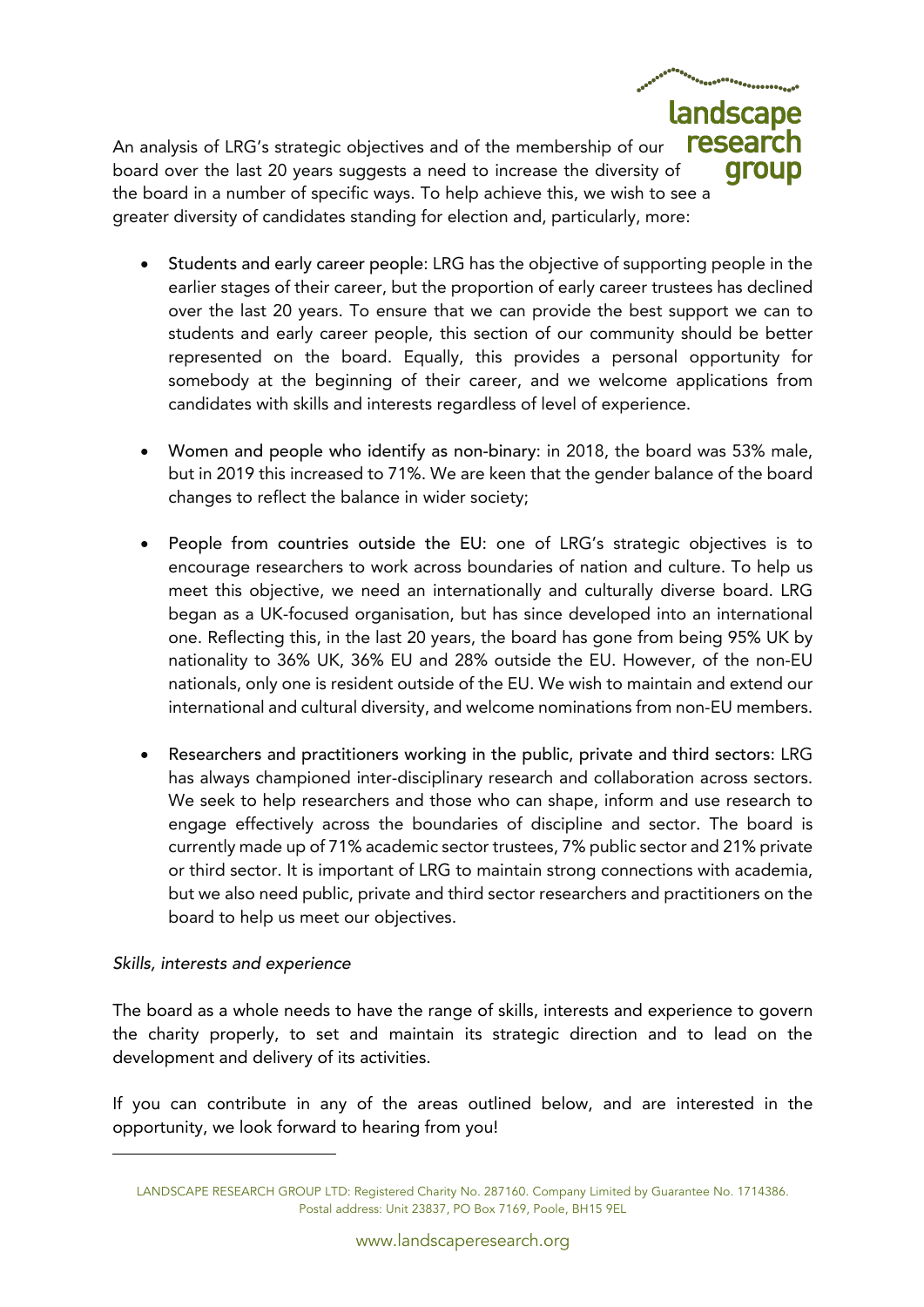We need people with skills, interests and experience relating to LRG's activities, i.e.:

- Publications our international journal, Landscape Research, and (coming soon!) a major new digital resource and multimedia publication;
- Events our international events programmes enables people to share and learn about current research, to meet and collaborate and to shape what LRG does;

landscape

aroup

- Funding our grants support research projects and student research;
- Networks we participate in various international networks to promote landscape research and we provide funding and support for LRG members to run networks in particular geographical regions or on a particular theme.

We also need trustees who can help ensure that the charity develops successfully and is well run, with skills and interest in areas such as:

- Governance of charities or other public benefit organisations;
- Income generation and diversification, ensuring the sound management of finances;
- Membership development and engagement;
- Communications.

# What's involved?

Minimum commitment:

- Participation in 2 Board meetings per year. Traditionally the meetings have been held in person in the UK. Recently we have sought to enable board members to join remotely where needed. In May 2020 we will hold our first fully-virtual meeting. We plan to continue to expand the opportunities for trustees to join meetings remotely.
- In between meeting, trustees review board papers and contribute when needed to electronic discussions and decisions on strategic issues.

In addition, trustees can volunteer to take on particular roles in the governance of LRG or the development and delivery of its activities, as fits their individual capacity and their individual skills and experience.

LRG is a registered as a charity in the UK, and therefore subject to UK charity law. To find out more about what is expected of charity trustees, you should consult the Charity Governance Code, and the straightforward guidance provided by the UK Charity Commission.

The role of LRG trustee is a voluntary one and not paid. However, trustees are reimbursed for any reasonable expenses incurred in attending board meetings or carrying out other duties in their trustee role.

LANDSCAPE RESEARCH GROUP LTD: Registered Charity No. 287160. Company Limited by Guarantee No. 1714386. Postal address: Unit 23837, PO Box 7169, Poole, BH15 9EL